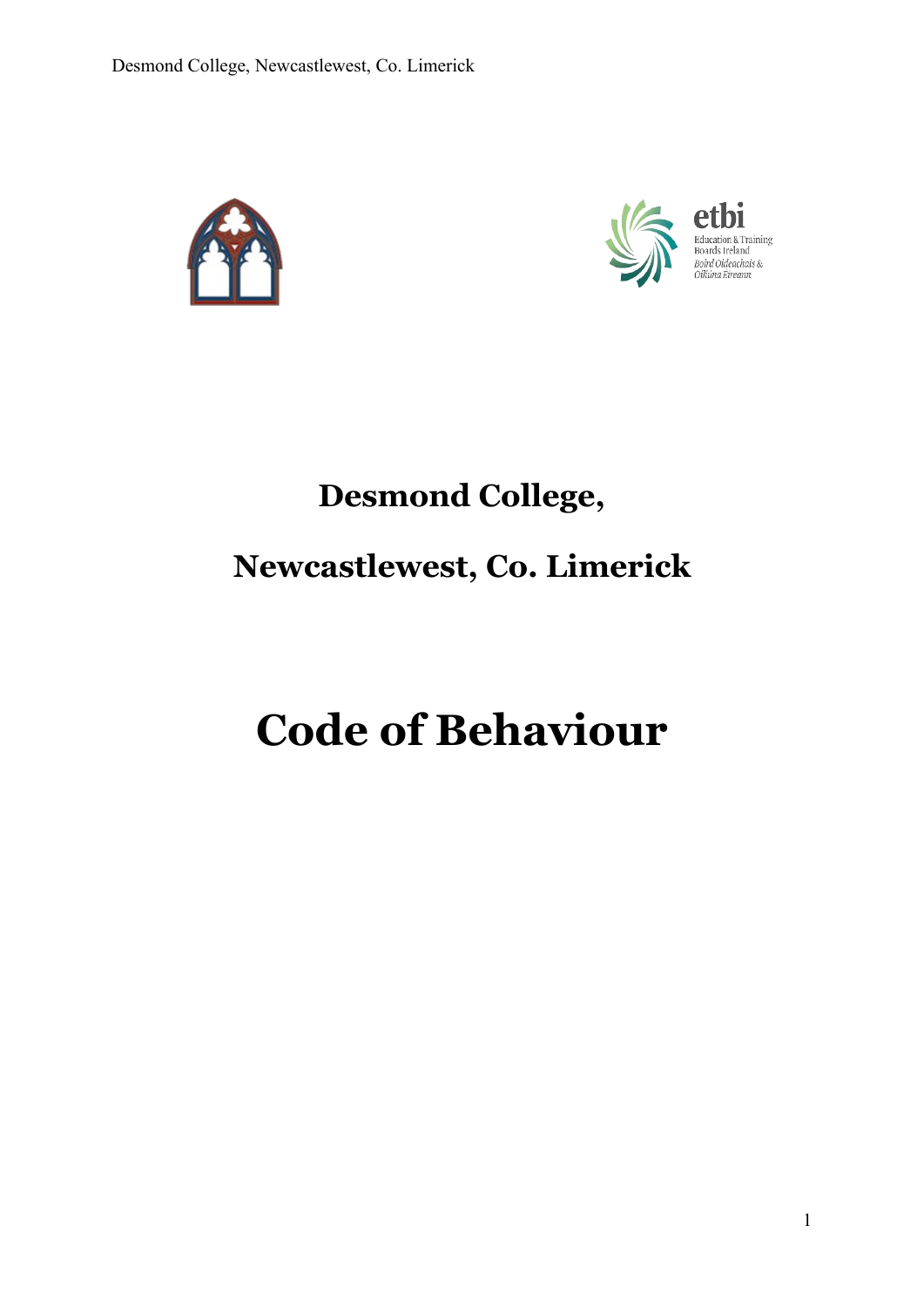## **Introduction**

This Code of Behaviour aims to promote good behaviour and respect for all members of the school community. This can only be achieved when the whole school community works in partnership to promote good behaviour, which will involve regular planning and reviewing of the behaviour policy.

#### *Aims of the Code*

- To promote good behaviour and respect for all members of the school community. All members of the school community have the right to be treated with respect and to work in a calm, safe, well-disciplined environment.
- To promote standards of behaviour which reflect the standards and expectations of adult life such as respect, consideration, cooperation, application, punctuality and adaptability.
- To encourage students to take responsibility for their own behaviour and to understand the implications of their behaviour for themselves and others.

#### *Scope of the Code*

This Code of Behaviour applies to all students during the school day, while on the school grounds and while on school-related activities outside of school.

#### *Principles of Managing Behaviour*

- To protect the basic rights of safety, learning and respect
- To create a climate where teaching and learning can flourish
- To promote positive behaviour
- To set the boundaries in which students can achieve and feel successful
- To encourage students to behave in a socially appropriate manner
- To provide a transparent framework for the fair, consistent and equal treatment of all students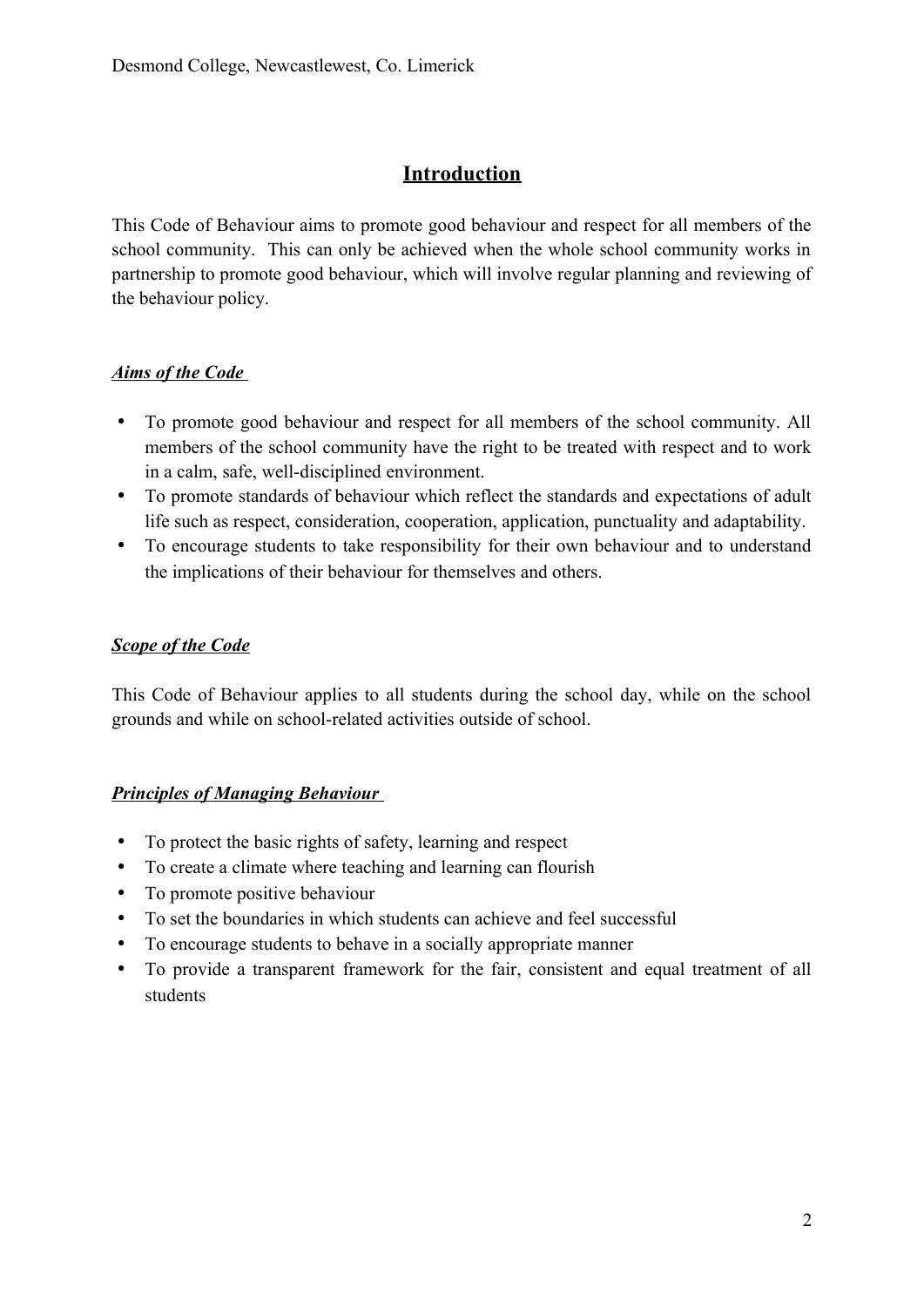#### *The School's Plan for Promoting Positive Behaviour*

The key features of a positive approach are:

- To acknowledge improvement in behaviour
- To place an emphasis on positive rather than negative statements
- Regular and sustained use of praise and rewards
- Teaching students the social skills they need to be successful
- Redirecting students towards success rather than highlighting their mistakes

#### *Principles of Fair Procedures and Natural Justice applying to Suspension and Expulsion*

- Schools are required by law to follow fair procedures in respect of proposals to suspend or expel a student. Any failure on the part of the school Board of Management to ensure that these procedures are observed would breach the school's legal obligations.
- Any investigation should be free of bias. A Principal/Deputy, Class Tutor, Year Head, Subject Teacher, or other staff member involved in the behaviour matter in the first instance, should not be involved in conducting the investigation of the alleged misbehaviour or making a decision to impose a sanction.
- The **absence of bias in the decision maker** would mean for example:
	- o The right of reply and to appeal are central to fair decision making.
	- o Both the parent/guardian and the student should be facilitated in presenting their views on the allegations made.
	- o The Board should take steps to ensure that the procedures and the proceedings are understood by the parent/guardian.
	- **o** It is also preferable that, if at all possible, in terms of the principle of **impartiality in decision making,** different people or groups carry out the task of investigating misbehaviour and that of deciding whether a serious sanction is warranted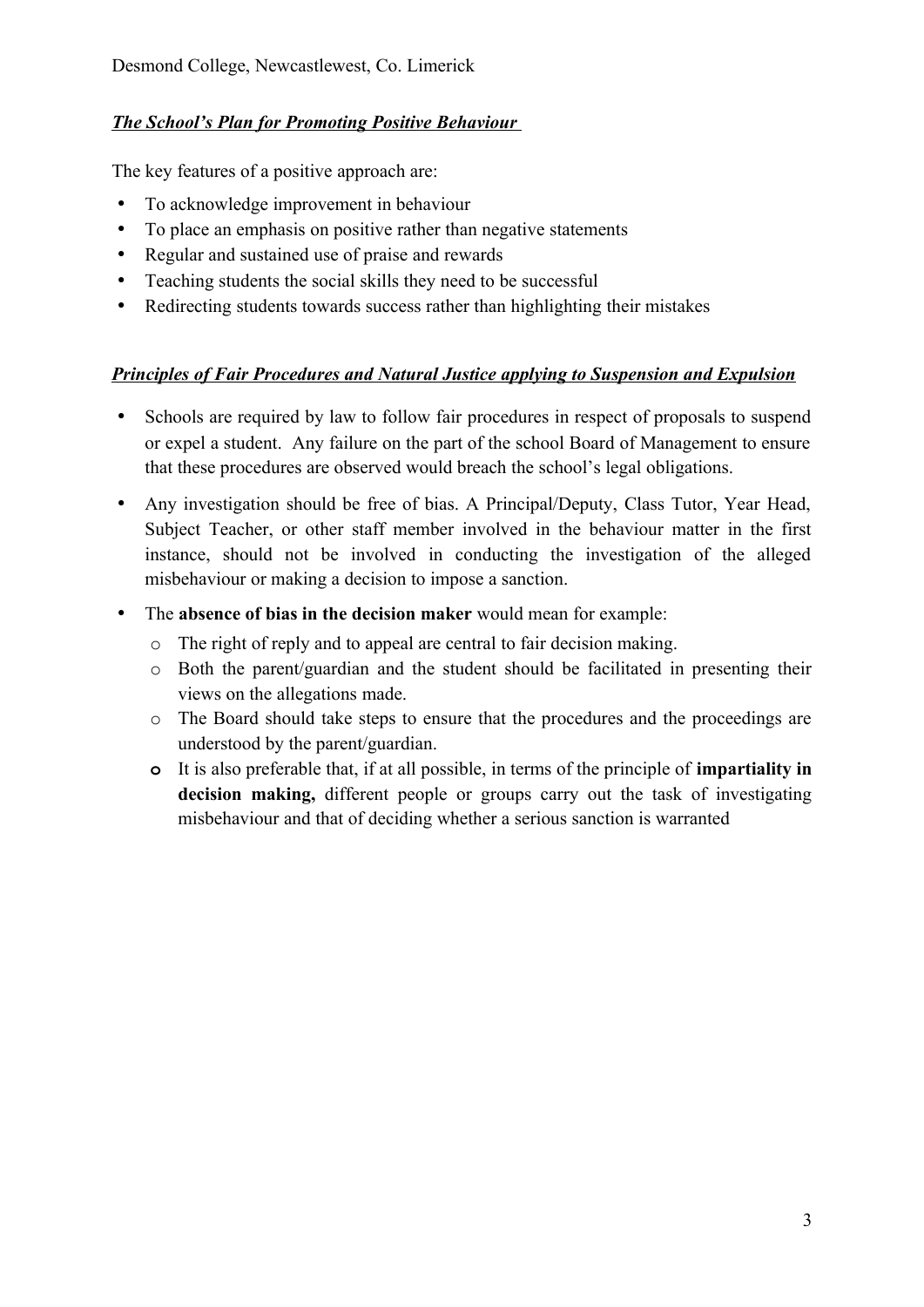## **Core Expectations**

The school's expectations provide the following framework for reasonable and responsible behaviour.

### *1. I will come to school every day for the full day and arrive on time*

This means

- That you attend every day unless it is absolutely unavoidable.
- That you arrive before 8.45 a.m., and are punctual for all classes.
- That lateness is explained by a note in the journal from parents or guardians.
- That, in accordance with the Education (Welfare) Act 2000, absences must be explained by completing the note for explanation of school absence provided in the back of the School Journal, dated and signed by parents/guardians. This note must be presented on the day you return to school.

#### Because

- Time missed is hard to make up.
- Punctuality displays courtesy to your teachers and fellow students and is a life-skill for adulthood and the world of work.
- Good attendance and good timekeeping helps everyone to do well.
- The school must be given a written explanation for absence by the parents/guardians as per Section 18 of the Education Welfare Act 2000.
- The school is responsible for you during school time.

## *2. I will come to school in full uniform, clean and tidy (School Uniform: Appendix 1)*

This means

- That you wear the school shirt tucked in and the school tie properly tied and visible above the 'V' of the school jumper.
- That you do not wear jewellery except for discrete stud earrings.
- That you do not display visible piercings or visible tattoos.
- That you do not wear non-uniform tops, scarves and accessories.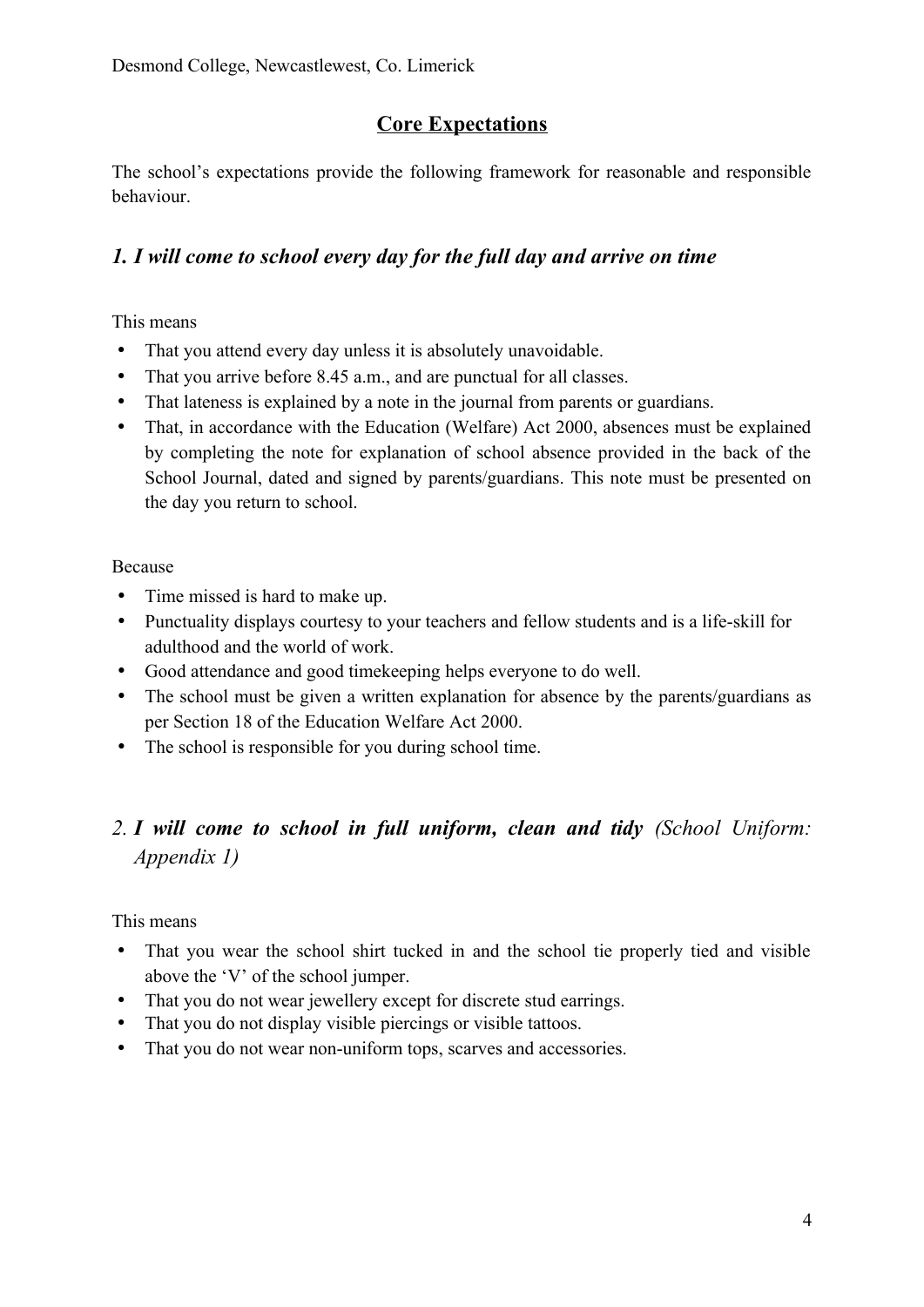Because

- The school uniform is agreed to by parents/guardians, students and the school authorities.
- The school uniform ensures all students present in the same way regardless of their familys income
- We all have a responsibility to maintain the image of the school.
- We must all contribute to and maintain high standards of Health and Safety in the school.

## *3. I will come in properly prepared for all my subjects, with all class materials and on time for my classes.*

This means

- That you go to your locker at official break times only.
- That you have correct books, completed homework, pens, copies and exercises.
- That you bring any special equipment needed e.g. school PE gear, drawing equipment etc.
- That you respect your school journal and use it appropriately.

#### Because

- You waste class time if you are not properly prepared for class.
- You cannot participate fully without the appropriate books, materials and equipment
- The journal is a means of communication between school and home.

## *4. I will co-operate and participate in the classroom and have a positive attitude to classwork, homework and all extra-curricular activities*

This means

- That you listen to your teachers.
- That you do not disturb the class.
- That you always carry your journal and note your homework for each subject.
- That you do your homework each night and hand in assignments on time.
- That you do not eat or drink in class. (*except in exceptional circumstances*)

#### Because

- The teacher has a right to teach.
- The other students have a right to learn.
- Your journal helps you to organise your homework so that you will succeed in school.
- Homework builds on the work done in class.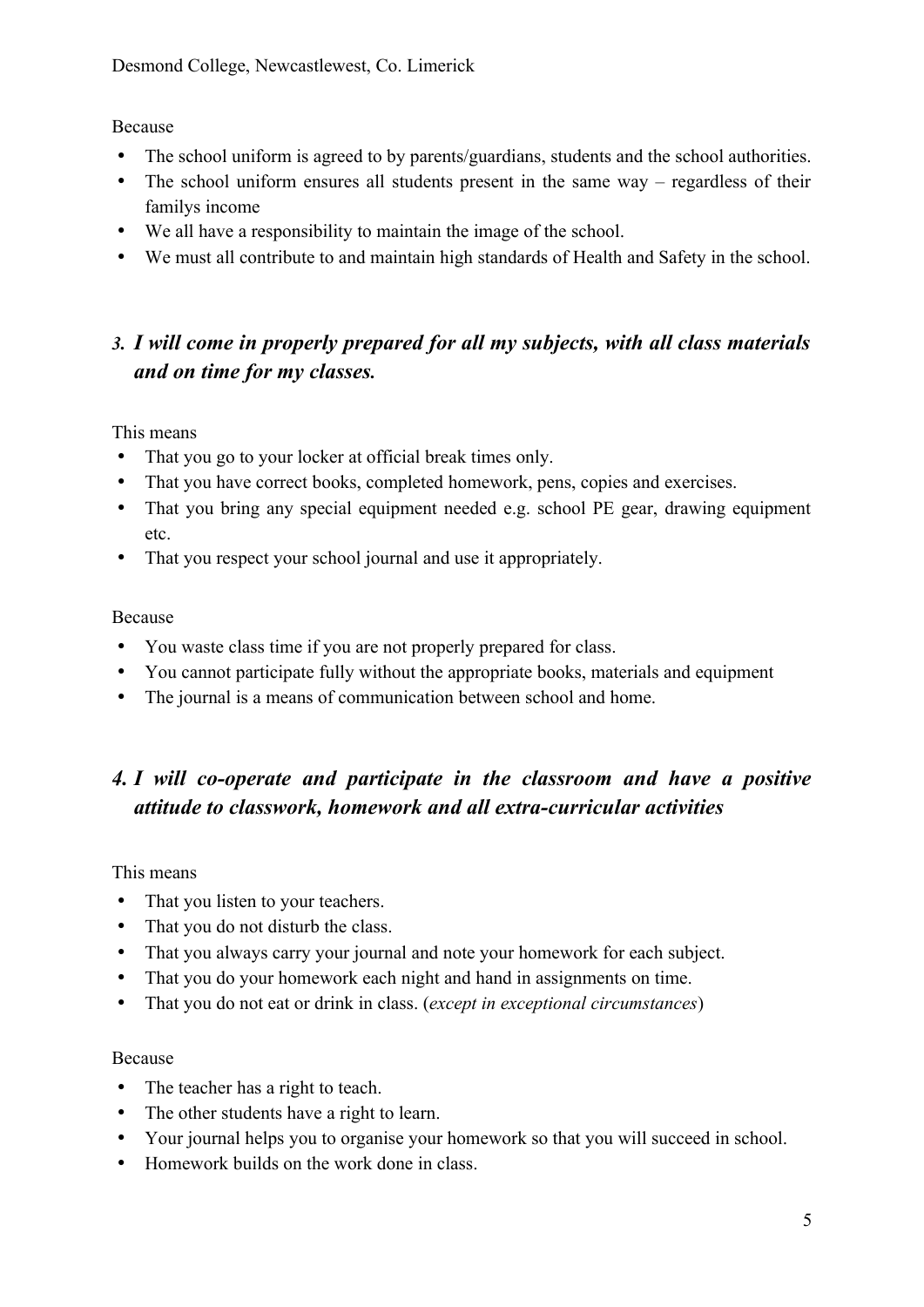## *5. I will have respect and consideration for other students, teachers, staff members, visitors and local residents*

This means

- That you are fair and honest with everyone.
- That you help other students if they need support e.g. younger students finding a classroom.
- That you do not pick on, victimise or bully others and that you report any incidents of bullying to the Year Head. [*Bullying is repeated aggression, verbal, psychological or physical, conducted by an individual or group against others. Victimisation is the singling out of a person for cruel or unjust treatment*.]
- That you do not make offensive remarks.
- That you do not fight or threaten to fight in or out of school.
- That you respect the property of others and that of the school.

Because

- Mutual respect and support helps to make a positive school experience for everyone.
- You would like to be shown respect and consideration by others.
- Bullying and victimisation can cause fear, hurt and misery. We want our school to be a safe space.
- Aggressive behaviour could cause serious injury or accidents.
- Damaging school property is destructive and shows a lack of respect for the school community of which you are a member.

## *6. I will show respect for others in the way I speak, in the language I use and in the way that I behave.*

This means

- That you cooperate fully and willingly in the classroom.
- That you are not aggressive in behaviour or language.
- That you carry out instructions in a co-operative manner.
- That you show courtesy, consideration and good manners in your behaviour and language.

Because

Mutual respect and support helps to make a positive school experience for everyone.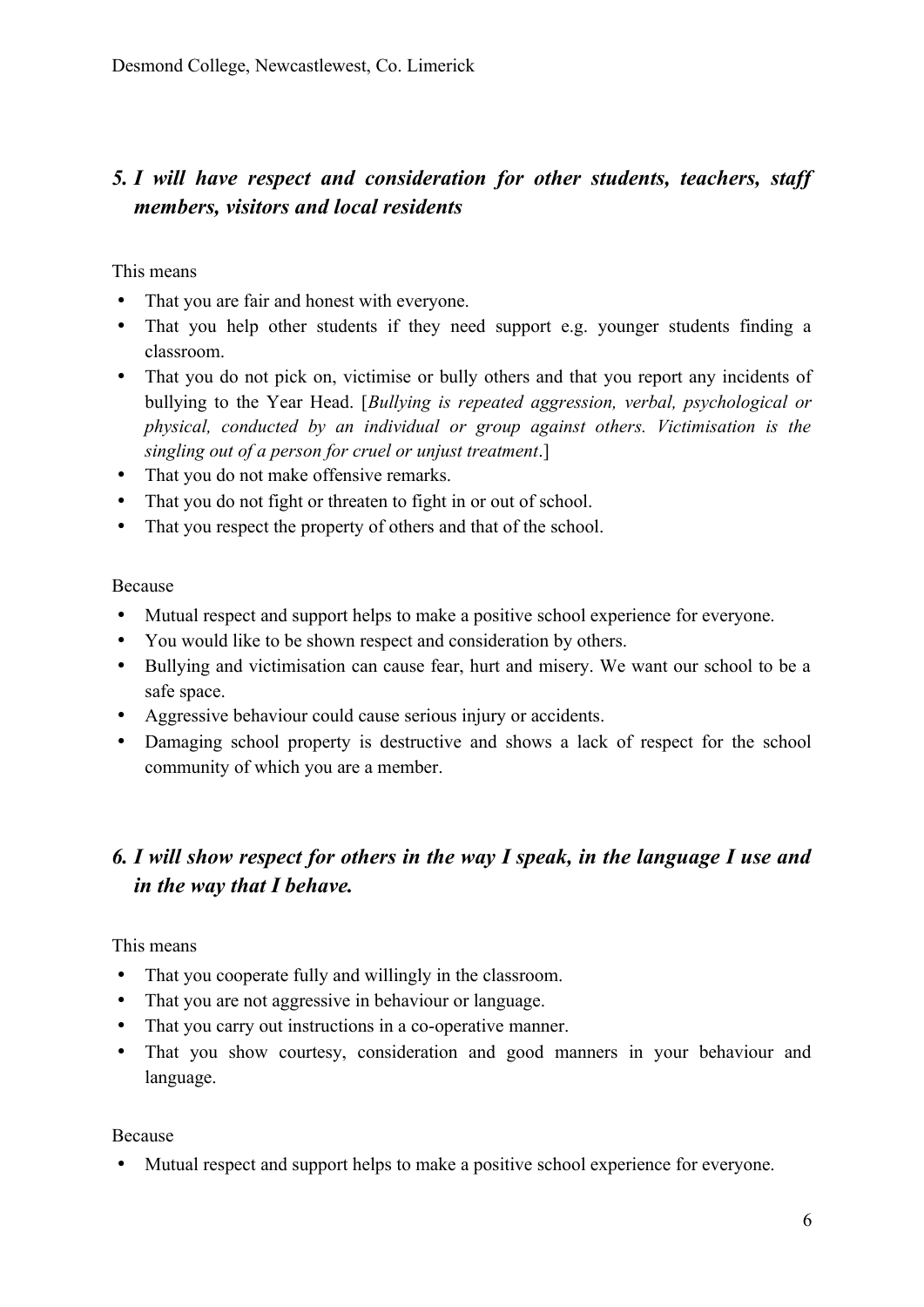Desmond College, Newcastlewest, Co. Limerick

- Positive behaviour contributes to a positive school experience for everyone.
- Aggressive behaviour or language has no place, and will not be tolerated, in our school community.

## *7. I will respect the school environment, school property and equipment*

This means

- That you contribute to keeping the school clean and free of litter.
- That you place litter in appropriate bins.
- That you do not chew gum while in school.-
- That lunch is eaten in designated locations only and that you ensure this area is tidy after you have used it.
- That you do not return to the school grounds outside of school hours without the school's explicit permission.

#### Because

- Everyone benefits from working in a safe, pleasant and clean environment.
- We are all responsible for maintaining a clean school.
- Chewing gum is difficult and costly to remove.
- The school is private property.

## *8. I will keep my phone switched off at all times during school hours (Appendix 2)*

This means

- That you keep your mobile phone switched off and out of sight, except at permitted times.
- That you do not use digital / electronic media in school (e.g., iPods, MP3 players), except those permitted by your teacher e.g. ipad.

#### Because

- Teachers are entitled to teach without interruptions.
- The Office phone is available if you need to make an essential call or if your parents/guardians need to contact you during school hours.
- Students who contact home via mobile do so without office knowledge and this may become a health and safety risk.
- It is important that students are in a safe environment free from distraction, bullying (*through texting*).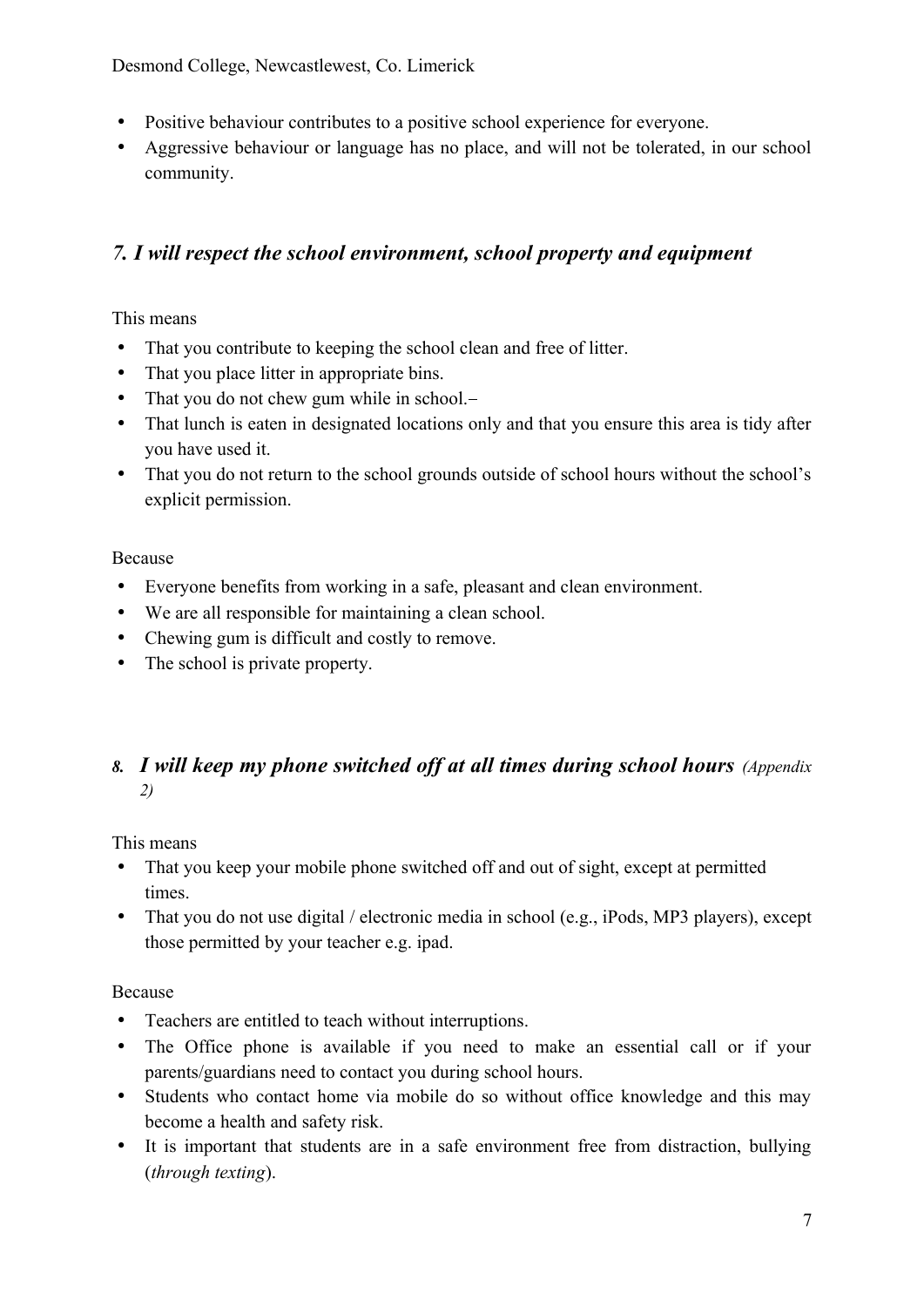Desmond College, Newcastlewest, Co. Limerick

- The use of digital video/photos and other recording devices can lead to an invasion of privacy.
- Use of electronic devices can increase peer pressure to have the latest model.

## *9. I understand that the use of addictive/intoxicating substances is not allowed.*

This means

 That you do not use, distribute or sell cigarettes, ecigarettes, alcohol, stimulating or illegal drinks/substances/solvents at any time on school campus or during school related activities.

Because

- The use and sale of addictive substances is illegal and poses a serious Health and Safety concern.
- It is illegal to smoke in all public places under the Public Health (Tobacco Acts).
- The school is responsible for the protection and safety of all the school community.

#### *Note:*

*If anyone is found using, or in possession of illegal substances, parents/guardians will be contacted immediately and the Gardaí will be notified.*

## *10.I will not bring into the school or have on my person objects likely to cause injury or harm*

This means

 That you do not bring, or facilitate the bringing into the school campus, or on any school related activity, any object likely to cause injury such as knives, syringes, fireworks, bangers, stink bombs etc.

This also includes jewellery likely to pose a threat to safety.

Because

 Such objects can present a serious threat to the Health and Safety of the School community.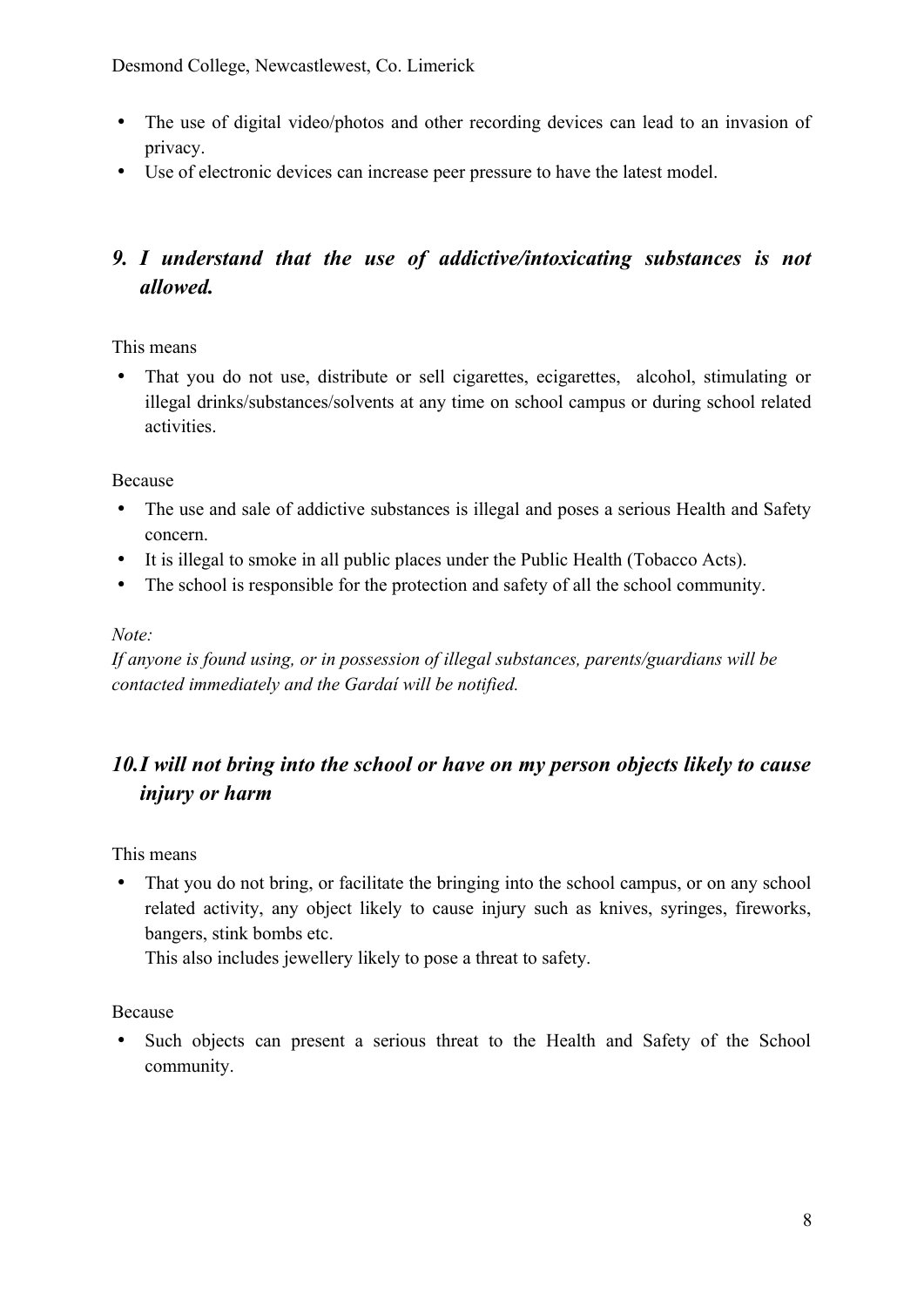## **Rewards**

Promoting good behaviour is the main goal of this policy. Rewards have the ability to change behaviour. Examples of rewards are:

- Signal/sign e.g. thumbs up
- Smile/nod of approval
- Verbal praise one to one
- Explain why a compliment is given- "Good, you have waited your turn to speak"
- Acknowledge/praise outside the classroom
- Class competition
- Positive comments on written work
- The use of merit stickers
- Watching a video
- Prizes
- Written praise to Tutor/Year Head/parent/guardian
- Record in homework journal
- Display of students work throughout school
- Award of a commendation e.g. improved result
- Public recognition at class/school assemblies when it is more than one student
- Referral of praise to Principal/Deputy Principal
- Use of school newsletters/ Yearbook to give congratulations
- Certificates for attendance, punctuality and other areas of effort and achievement
- Acknowledgement at Award Ceremony.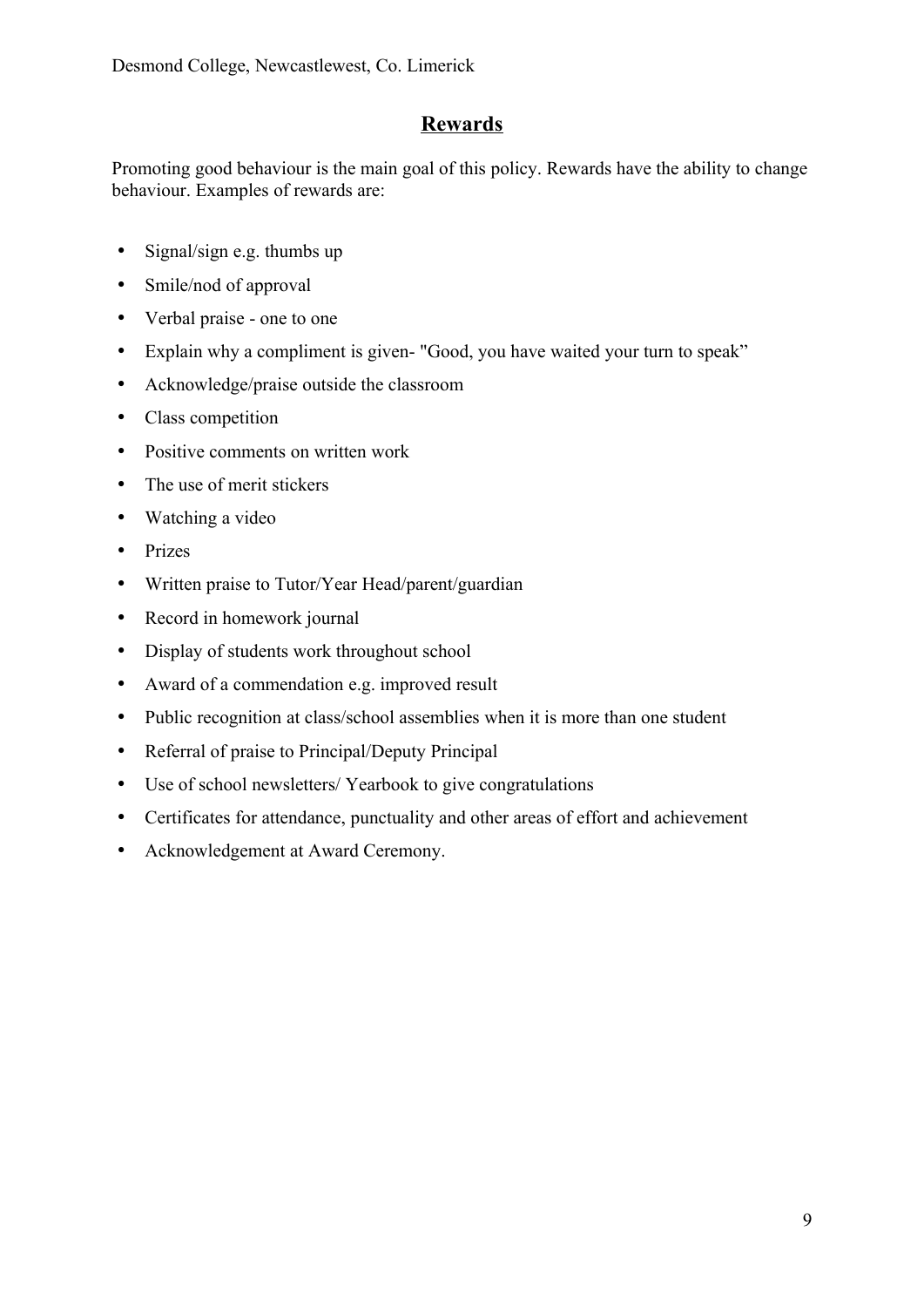## **Consequences (** *Sanctions* **)**

Good practice in the use of sanctions ensures that:

- Students and parents/guardians know and understand that there are consequences for unacceptable behaviour and that students must take responsibility for their own behaviour.
- They are a part of a plan to change behaviour i.e. they are transformative responses
- They are used consistently, proportionately and appropriately.

Thresholds for unacceptable behaviour are:

- Rights being disrespected
- Somebody threatening to harm or actually harming another person, including bullying, harassment, discrimination and victimisation *(Refer to the Bullying and Harassment Policy)*
- Property threatened, damaged or stolen
- Inability to take responsibility for behaviour/actions
- Use and/or distribution of illegal substances *(Refer to the Substance Misuse Policy)*

#### *The approach to student's inappropriate behaviour is a problem-resolving restorative approach, where the teacher and school respond. The following actions are included in the spectrum of the school's behavioural management strategy.*

- Students will be reminded of the class/school rule.
- Students may be directed to work elsewhere in the room.
- Teachers may record a note in the Journal to be signed by parent and Tutor/Year Head.
- Three notes in Journal will mean that a student is referred to Care Team.
- Students may be directed to take cool-off time or five minutes to sit quietly and calm down in a quiet area of the room.
- Students may be asked to stay back and work out a solution with their teacher, or fix things up or put things right.
- Teachers may send another student to the office for management support or help of another teacher.
- Students may be referred to their Class Tutor or Year Head.
- A Report may be written and given to Year Head to be brought to Care Team.
- Parents/guardians may be notified.
- Students may be referred to the Care Team or Student Support Team or Counsellor.
- Detention may be recommended by Care Team where restorative questions are to be answered by the student who reflects on their actions.
- A student Behaviour Plan may be drawn up.
- Restorative practice and peer mediation may be used.
- School community tasks or detention may be undertaken.
- Students may be placed on a Report Card (yellow or red)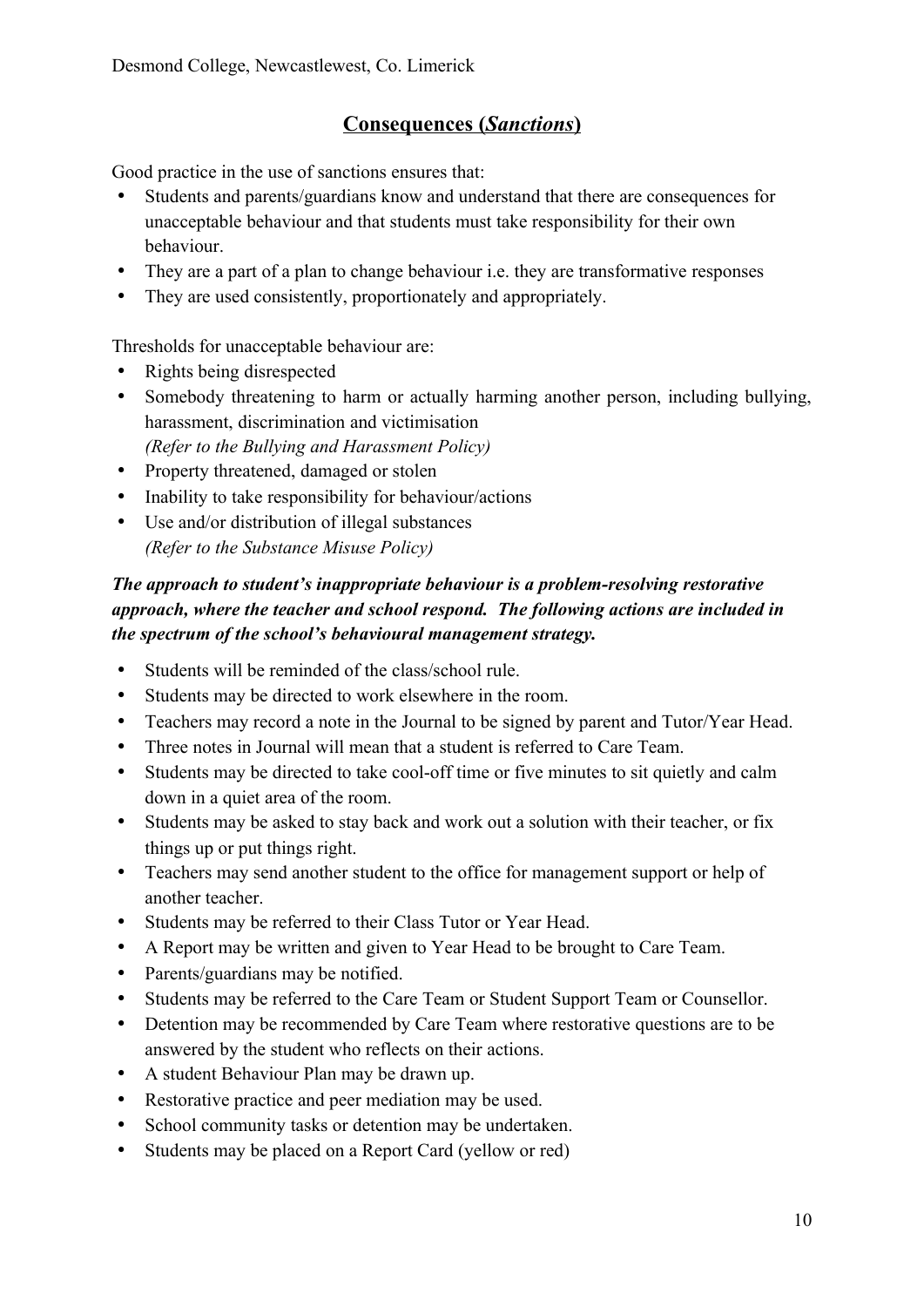Desmond College, Newcastlewest, Co. Limerick

 If the behaviour escalates further or is of a particularly serious nature it may require Board of Management involvement giving rise to possible suspension and/or expulsion. *This list is not exhaustive; consequences may be reviewed depending on circumstances and context.*

## **Suspension**

#### *Policies and Procedures for Suspension*

Suspension is defined as:

*Requiring the student to absent himself/herself from the school for a specified, limited period of school days* 

The School will follow fair procedures when proposing to suspend a student. Where a preliminary assessment of the facts confirms serious misbehaviour that could warrant suspension, the following procedure will be observed:

- The student and their parents/guardians will be informed about the complaint.
- The student and their parents/guardians will be given an opportunity to respond.
- The student and their parents/guardians have the right to be heard.
- The student and their parents/guardians have the right to impartiality.

In the school, fair procedures apply to:

- The investigation of alleged misbehaviour that may lead to suspension or expulsion.
- The process of decision-making as to (a) whether the student did engage in the misbehaviour and (b) what sanction to impose.

#### *Schools or Colleges established or maintained by a ETB*

The ETB holds the authority to suspend a student. LCETB has devolved this authority under Section 31 of the *Vocational Education (Amendment) Act 2001* to the Board of Management of a school. (The education officer or designated person should be informed by the school of the intention to suspend to ensure that legal requirements are being adhered to.)

The Board of Management has the authority to suspend a student. Where this authority is delegated to the Principal, the delegation should be done formally and in writing. The Principal has authority to suspend for up to 5 days. Further days may be requested by the Principal to the Board if deemed necessary.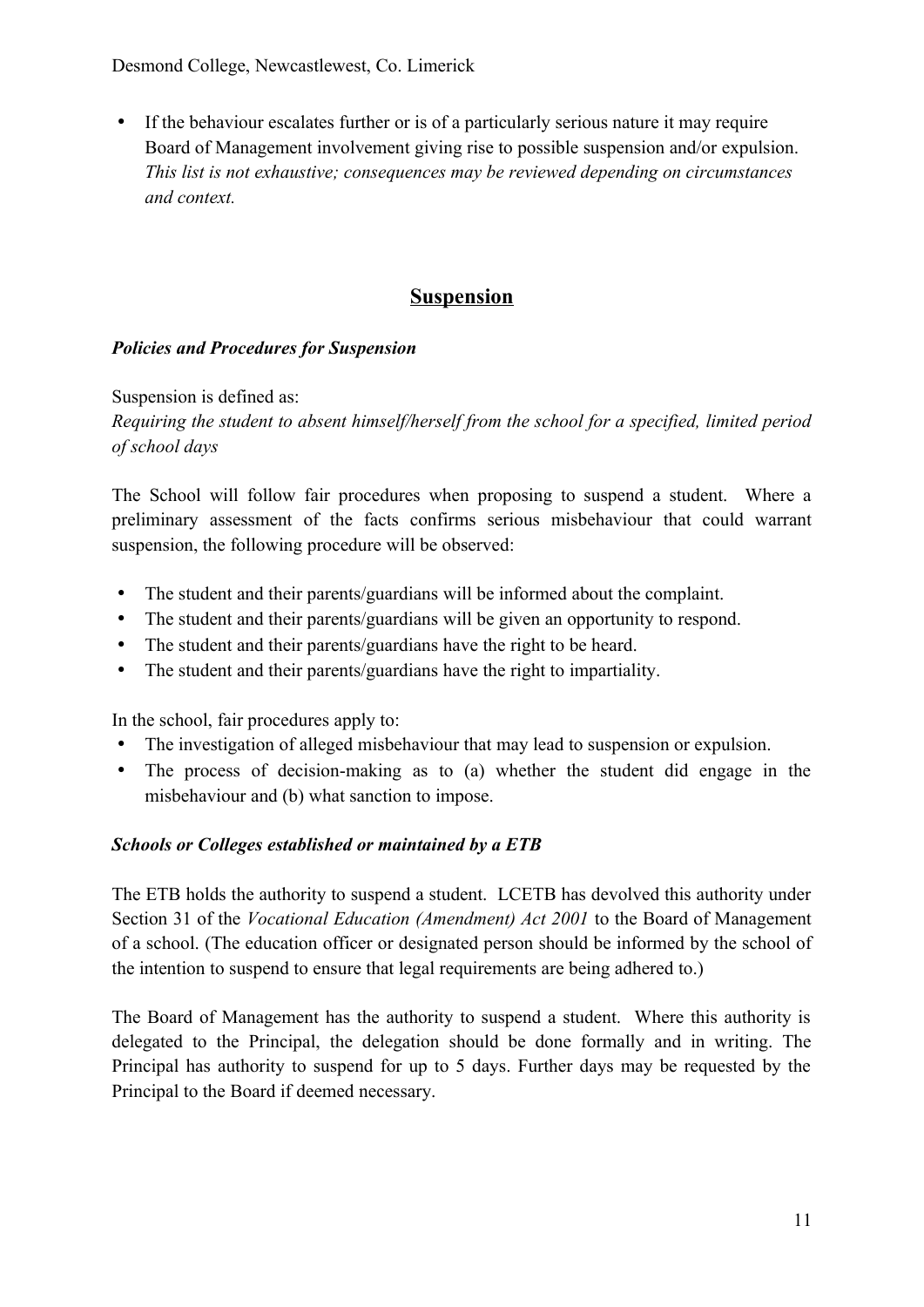#### **Suspension will be a proportionate response to the behaviour that is causing concern.**

In considering whether to suspend a student the Board of Management will be presented with a report prepared by the Principal following a thorough investigation where the views of all parties will be elicited containing the following:

- The nature and seriousness of the behaviour
- The context of the behaviour
- The impact of the behaviour
- The interventions tried to date
- Whether suspension is an appropriate response
- The possible impact of suspension

Parents/guardians will be notified by phone and in writing (of the decision to suspend). The letter will contain the following:

- The period of the suspension and the dates on which the suspension will begin and end
- The reason for the suspension

Students should not be suspended for more than three days, except in exceptional circumstances where the Principal considers that a period of suspension longer than three days is needed in order to achieve a particular objective, to a maximum of 5 days. If a longer suspension is being proposed by the Principal, the matter will be referred to the Board of Management for consideration and approval.

However, the Board of Management can authorise the Principal with the approval of the chairperson of the Board, to impose a suspension of up to five days.

#### *Immediate Suspension*

Where an immediate suspension is considered by the Principal to be warranted for reasons of the safety of the student, other students, staff and others, a preliminary investigation should be conducted to establish the case for the imposition of the suspension. The formal investigation should immediately follow up the imposition of the suspension. No suspension, including an immediate suspension, should be open-ended.

#### *Appeals*

The Board of Management should offer an opportunity to appeal a Principal's decision to suspend a student.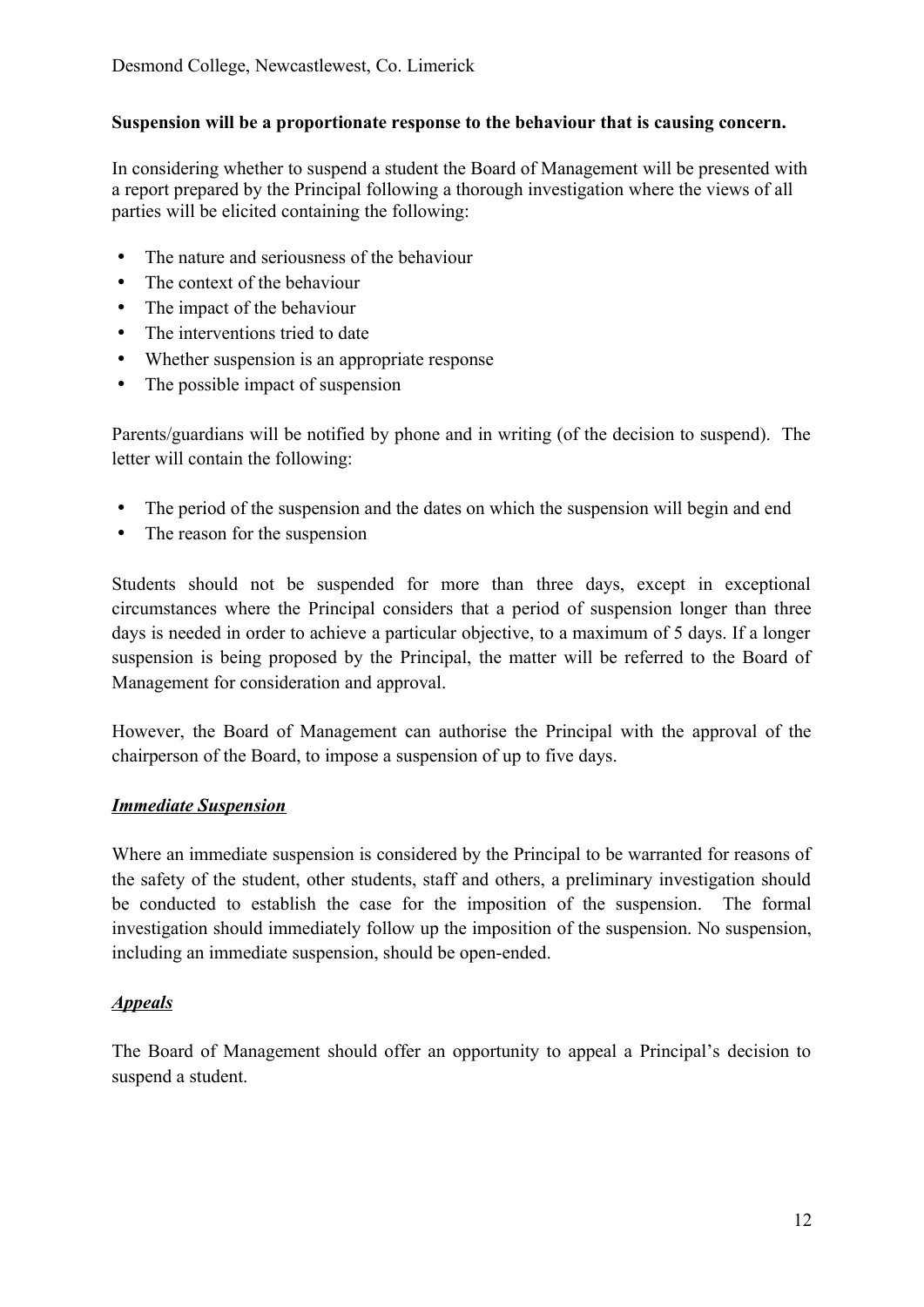In the case of decisions to suspend made by the Board of Management an appeal can be made to the CEO/EO under Section 29 of the Education Act 1998 to LCETB where the number of days of suspension reaches twenty days in an academic year.

#### *Section 29 Appeal*

If the total number of days for which the student has been suspended in the current school year reaches twenty days, the parents/guardians, or a student aged over eighteen years of age, may appeal the suspension under Section 29 of the *Education Act 1998*, as amended by the *Education (Miscellaneous Provisions) Act 2007.* 

At the time when parent/guardians are being formally notified of such a suspension, they and the student should be told about the right to appeal. The appeal must be made in the first instance to the education officer of LCETB or designated officer. Where an appeal to the ETB is concluded, parent/guardians, or a student aged over eighteen years, may appeal to the secretary general of the Department of Education and Skills.

#### *Clean Slate*

When any sanction, including suspension, is completed, a student should be given the opportunity and support for a fresh start. Although a record is kept of the behaviour and any sanction imposed, once the sanction has been completed, the school should expect the same behaviour of this student as of all other students.

On return to school following a suspension, a student will be placed on a Report Card and an individual behaviour plan drawn up using restorative methods.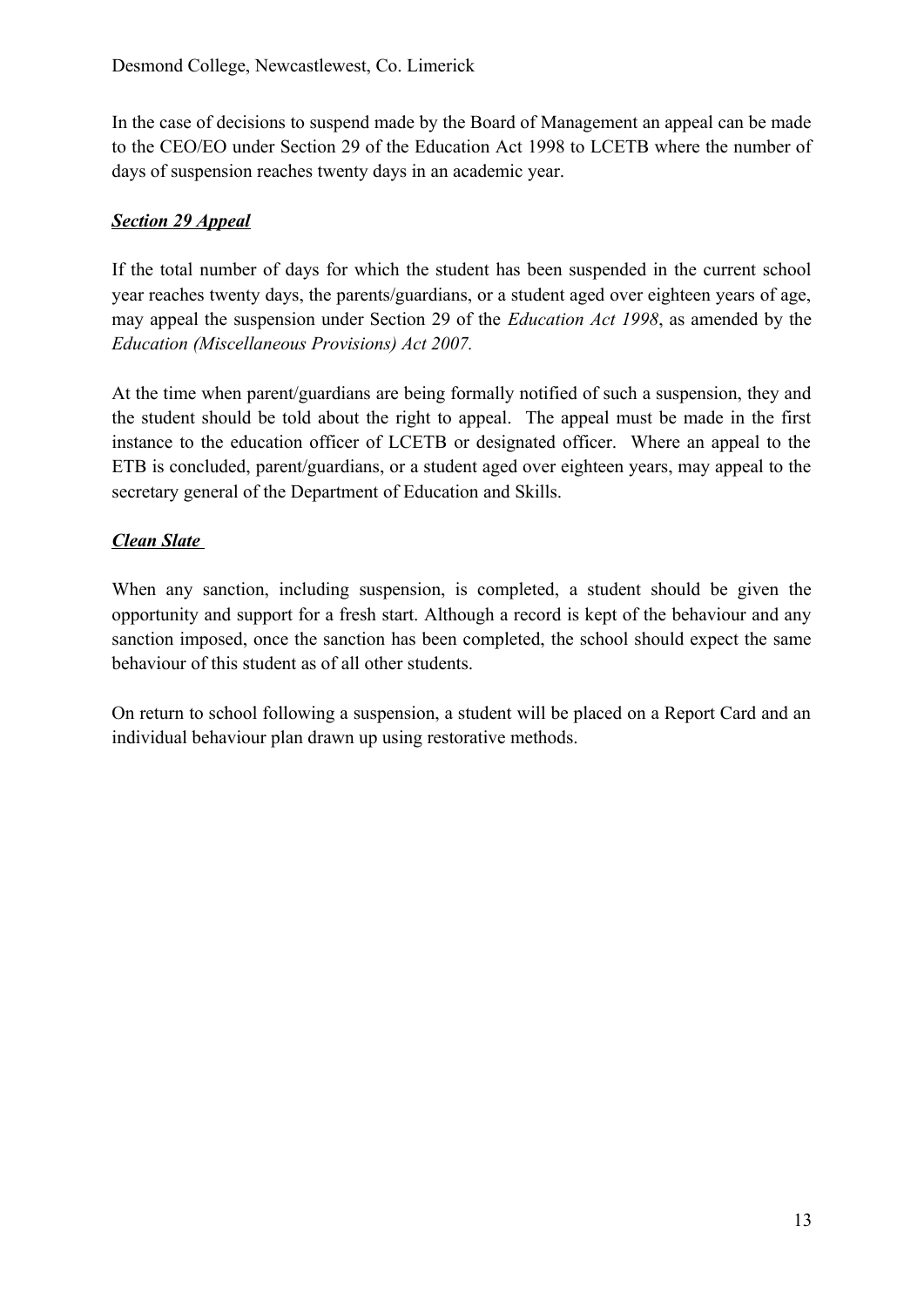## **Expulsion**

#### *Policies and Procedures for Expulsion*

A student is expelled from a school when a Board of Management makes a decision to permanently exclude him or her from the school, having complied with Section 24 of the Education (*Welfare)* Act 2000.

A proposal to expel a student requires serious grounds such as that:

- The student's behaviour is a persistent cause of significant disruption to the learning of others or to the teaching process.
- The student's continued presence in the school constitutes a real and significant threat to safety.
- The student is responsible for serious damage to property.
- The grounds for expulsion may be similar to the grounds for suspension. In addition to factors such as the degree of seriousness and the persistence of the behaviour, a key difference is that, where expulsion is considered, school authorities have applied interventions according to the Code of Behaviour, and believe they have exhausted all possibilities for changing the student's behaviour.

The procedural steps leading to consideration of expulsion are:

- 1) A detailed investigation carried out under the direction of the Principal
- 2) A recommendation to the Board of Management by the Principal
- 3) Consideration by the Board of Management of the Principal's recommendations and the holding of a hearing
- 4) Parents/guardians are invited to attend with a minimum of seven calendar days and fair and reasonable time to prepare for the hearing
- 5) Board of Management deliberations and actions following the hearing
- 6) Consultations arranged by the Education Welfare Officer
- 7) Confirmation of the decision to expel

#### *Appeals*

A parent, or a student aged over eighteen years, may appeal a decision to expel to the Secretary General of the Department of Education and Skills *(Education Act 1998* section 29). An appeal may also be brought by the National Educational Welfare Board/TUSLA on behalf of a student.

If the student is attending a school established or maintained by an ETB, the appeal must be made in the first instance to the ETB. Where an appeal to the ETB has been concluded, parents, or a student aged over eighteen years, may go on to appeal to the Secretary General of the Department of Education and Skills.